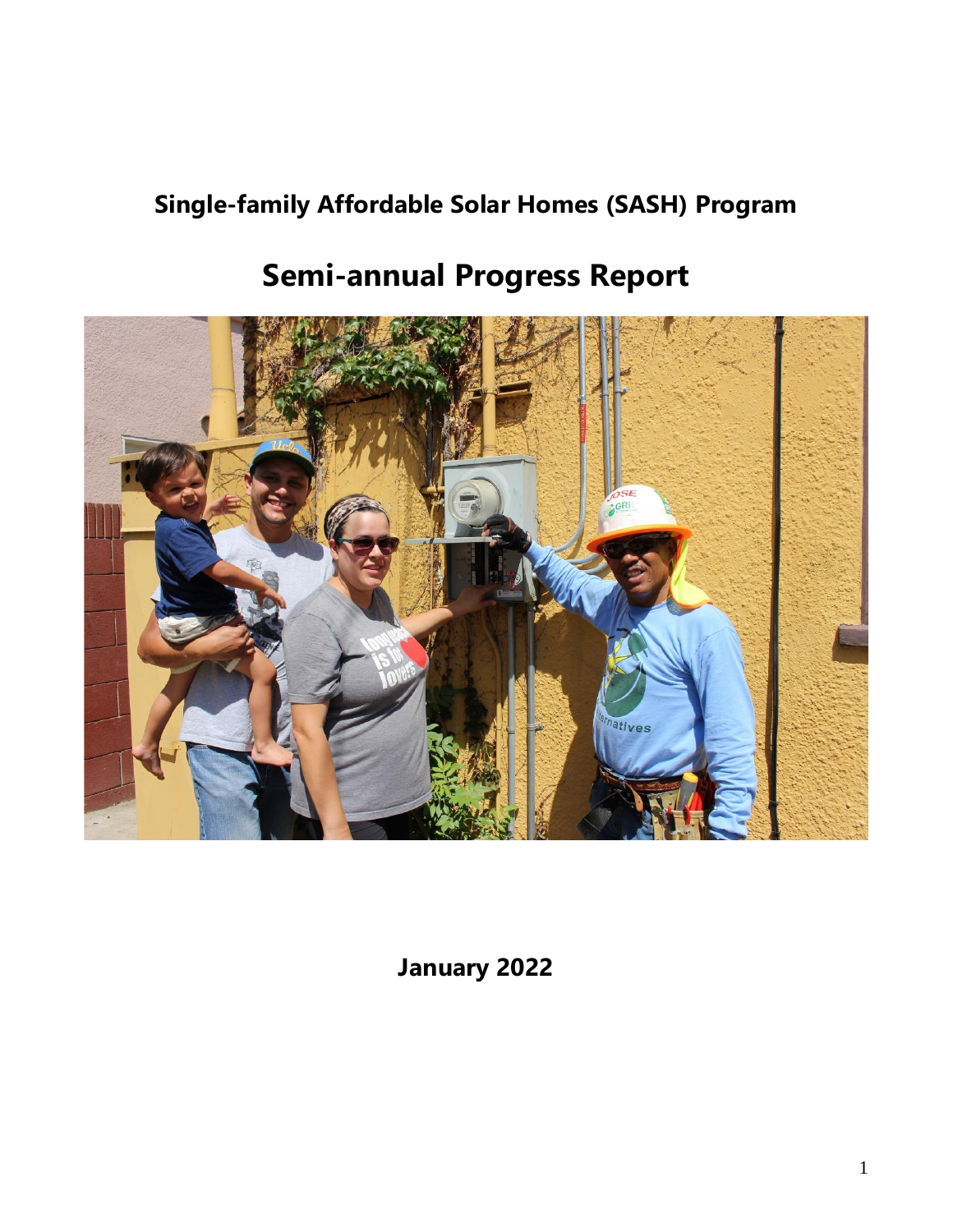# **Table of Contents**

| 1. |                                                             |    |
|----|-------------------------------------------------------------|----|
| 2. |                                                             |    |
| 3. |                                                             | 4  |
| 4. |                                                             | 6  |
|    |                                                             | 6  |
|    |                                                             |    |
| 5. |                                                             |    |
|    |                                                             |    |
|    |                                                             |    |
|    |                                                             |    |
|    |                                                             |    |
|    |                                                             | 9  |
|    | Chart 3: SASH 2.0 Projects with Third-Party Ownership (TPO) | 10 |
| 7. |                                                             | 11 |
|    |                                                             | 12 |
|    |                                                             | 13 |
|    |                                                             | 14 |
|    |                                                             | 18 |
|    |                                                             | 18 |
|    |                                                             |    |
|    | SASH Semi-Annual Progress Report, January 2022              |    |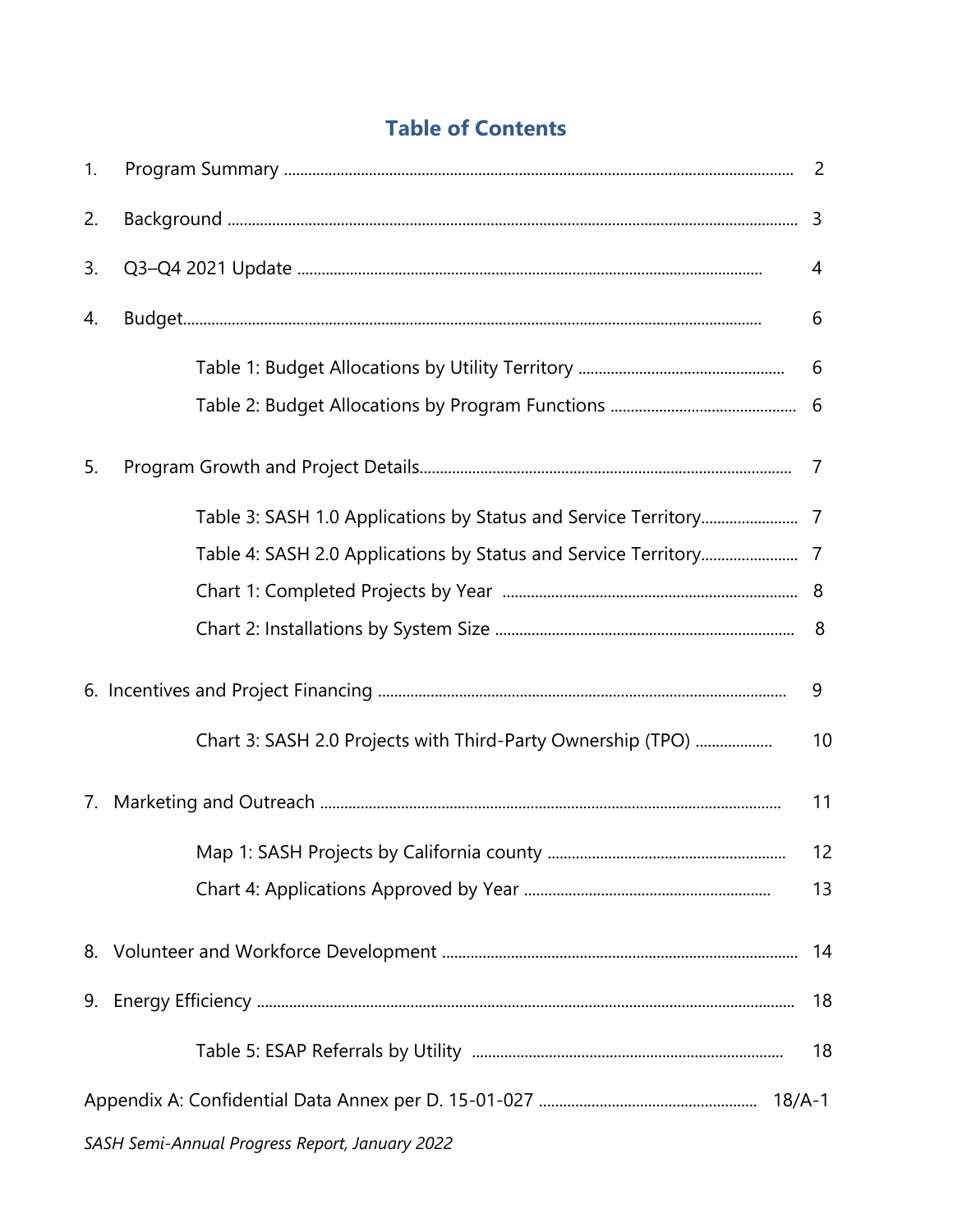#### **1. Program Summary**

The Single-family Affordable Solar Homes (SASH) Program is one of the California Solar Initiative's (CSI) two low-income solar programs. GRID Alternatives (GRID), a non-profit solar contractor, is the statewide Program Administrator for the SASH Program. The SASH incentive was available to qualifying low-income homeowners in the Pacific Gas and Electric (PG&E), Southern California Edison (SCE), and San Diego Gas and Electric (SDG&E) Investor-Owned Utility (IOU) service territories but is now closed to new applicants statewide.

The SASH Program was designed to be a comprehensive low-income solar program. In addition to providing incentives, SASH is structured to promote or provide energy efficiency, workforce development and green jobs training opportunities, and broad community engagement with low-income communities. There is no other solar program in California that has had such a diverse range of benefits for low-income communities.

The SASH incentive provides low-income families with free or low-cost solar photovoltaic (PV) systems that significantly reduce household energy expenses and allow families to direct those savings toward other basic needs. GRID Alternatives' volunteer-based installation model has proven to be a highly efficient model that makes solar affordable for low-income homeowners while also creating valuable job training opportunities. In addition to being the primary installer for SASH, GRID provides education on and access to energy efficiency programs that further reduce a household's energy consumption and expenses.

In implementing the SASH Program, GRID Alternatives has provided opportunities for volunteers to assist with installations and engage with their communities. Over time GRID has trained over 45,100 volunteers and job trainees in California to help promote and install solar in low-income communities. GRID requires volunteers to participate in a solar orientation that educates these potential solar adopters about solar PV and energy efficiency. This consumer

*SASH Semi-Annual Progress Report, January 2022*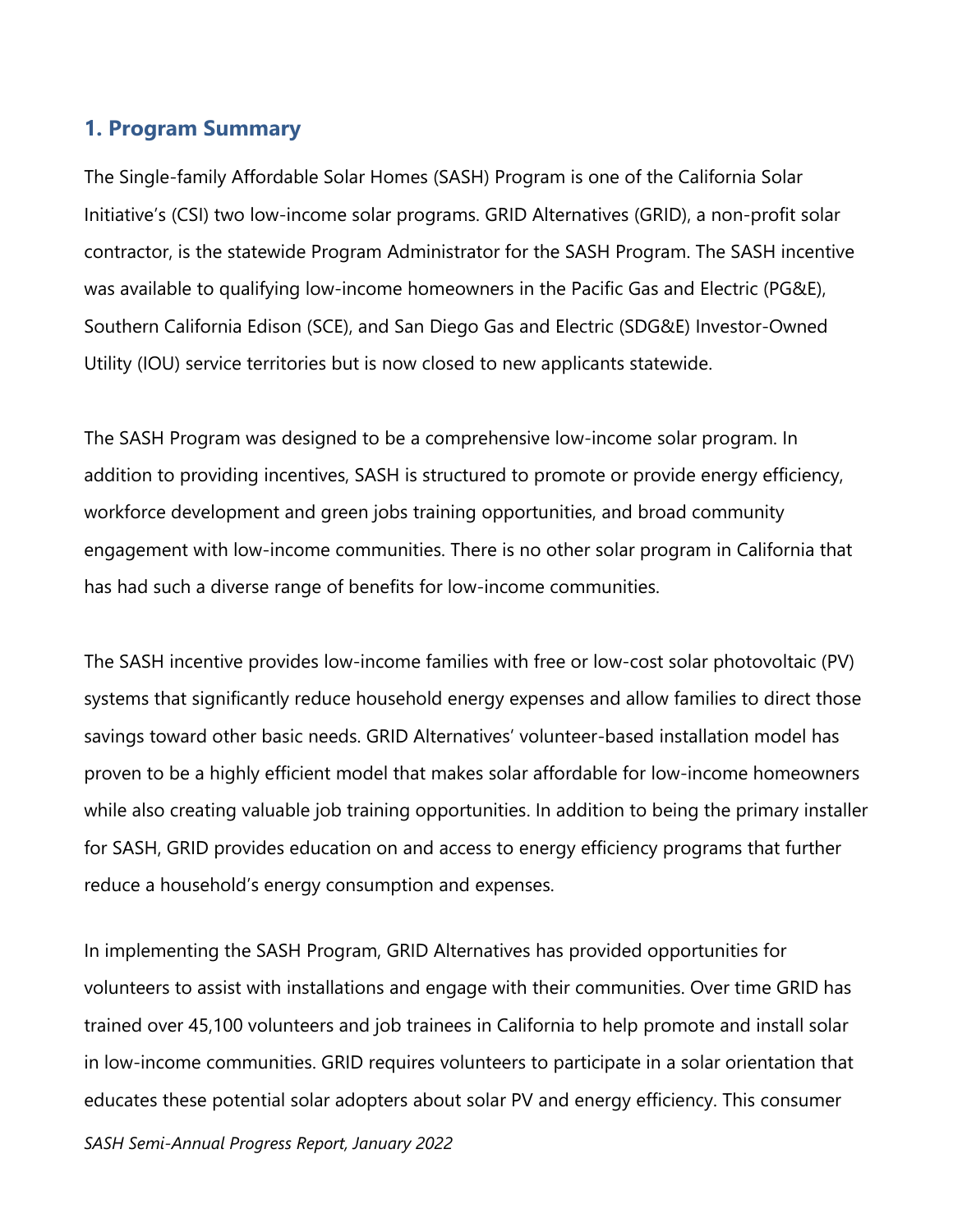education program can enhance state goals of promoting the use of solar PV technology and helping build community support for solar electric technologies and energy efficiency.

GRID partners with local job training programs to give their trainees an opportunity to get hands-on installation experience. The SASH Program also promotes partnerships between solar contractors and local workforce development programs by including a job training requirement for all sub-contracted SASH projects. This is a double benefit to low-income communities, since many job trainees come from the same communities that SASH serves.

#### **2. Background**

In 2006, the California Assembly Bill 2723 directed that no less than ten percent of the overall CSI funding be directed towards programs assisting low-income households in obtaining the benefits of solar technology. In D.07-11-045, the Commission established the \$108.34 million SASH Program as a component of the CSI Program. The SASH Program provides incentives "for homeowners who occupy their homes and meet the definition of low-income housing established in Public Utilities Code Section 2852."<sup>1</sup> The goal of the SASH Program established in D.07-11-045 is "to provide existing low-income single-family homes with access to photovoltaic (PV) systems to decrease electricity usage and bills without increasing monthly household expenses."<sup>2</sup>

Assembly Bill 217 (Bradford, 2013) extended the SASH Program from its scheduled sunset in 2016 with new funding and coupled with new program objectives. In D.15-01-027, the Commission established revised program requirements for energy efficiency, job training, and a modified incentive structure.<sup>3</sup> Resolution E-4719, approved June  $25<sup>th</sup>$ , 2015 by the

<sup>1</sup> D.07-11-045, Appendix A, p.1.

<sup>2</sup> D.07-11-045, Appendix A, p.1.

<sup>3</sup> D.15-01-027, p.12-14; 44-48.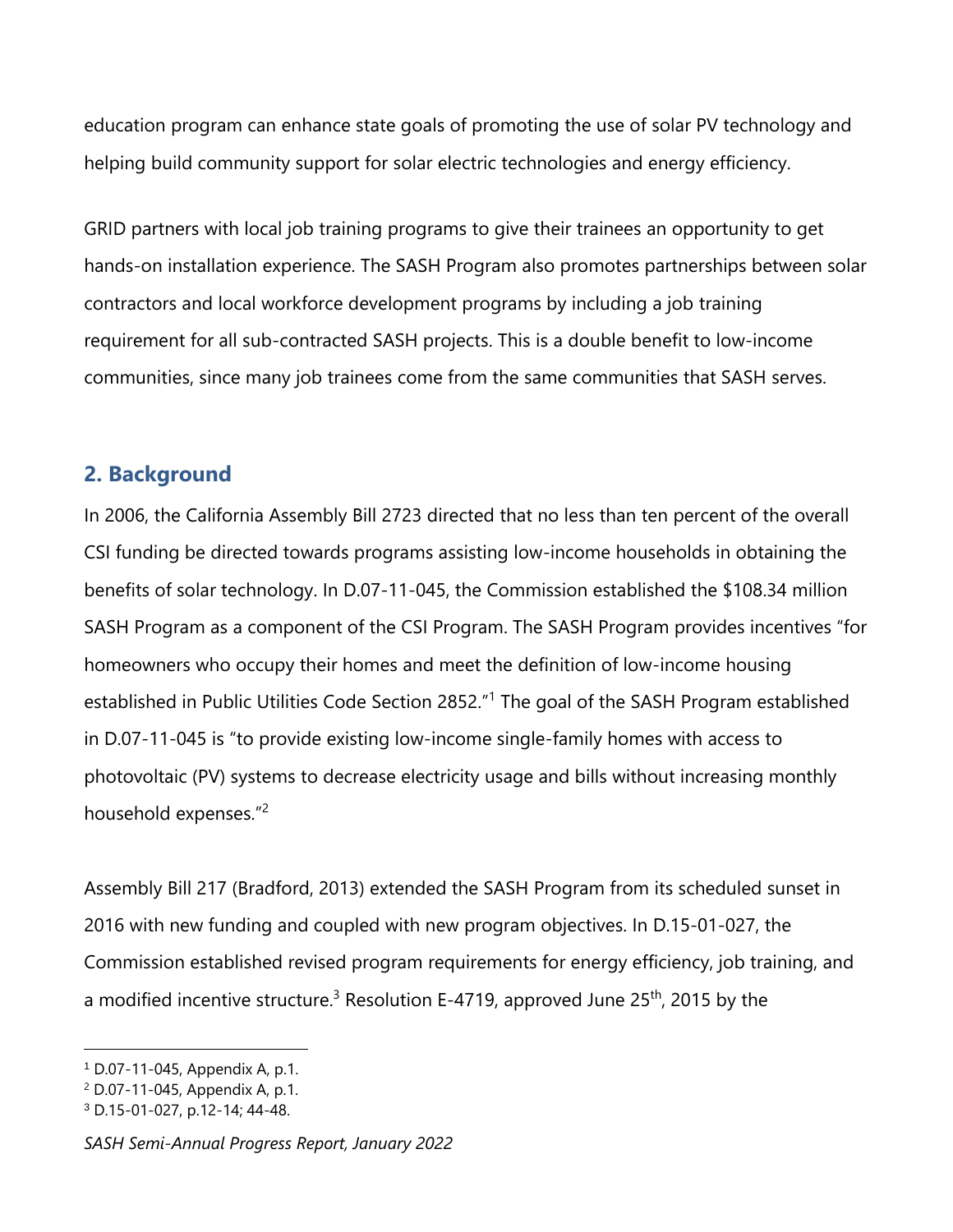Commission, allows for a unique third-party ownership (TPO) model in SASH under AB 217's funding. The TPO model has been designed to maximize household savings and include consumer protection measures as required in D.15-01-027.<sup>4</sup> The SASH Program extended under AB 217 with an additional \$54M in funding took on new incentive reservations until December 31, 2021, with final installations taking place in early 2022. The original SASH allocation of \$108M with D.07-11-045 is referred to as "SASH 1.0" and the reauthorized SASH program with \$54M in additional funding through D.15-01-027 is referred to as "SASH 2.0." Program details can be found in the SASH Program Handbook<sup>5</sup> or at [www.gridalternatives.org/sash.](http://www.gridalternatives.org/sash)

#### **3. Q3-Q4 2021 Update**

In the second half of 2021, the SASH Program posted strong results with over 470.kW, CEC-AC of solar electric capacity interconnected for the direct benefit of 115 low-income homeowners. In Q3 GRID worked closely with its regional Outreach staff as well as affordable housing partners such as Habitat for Humanity, to qualify as many low-income homeowners as possible and their New Construction homes for the program before the December 31, 2021 incentive reservation deadline. In 2022 GRID will finalize all SASH installations, inspections, interconnections and will keep SCE apprised of any delays in New Construction projects.

Under COVID-19, GRID has continued to adjust its marketing and outreach process and on-site installation safety practices. Group job training is taking place again statewide, as GRID offices created several new, COVID-safe training spaces that allowed the organization to restart job

[http://docs.cpuc.ca.gov/PublishedDocs/Published/G000/M145/K938/145938475.PDF.](http://docs.cpuc.ca.gov/PublishedDocs/Published/G000/M145/K938/145938475.PDF)

<sup>4</sup> Resolution E-4719, June 15, 2015, and D.15-01-027, Minimum Consumer Protection standards for SASH TPO model, at pgs. 52-53. D.15-01-027 online at

<sup>5</sup> [www.gosolarcalifornia.ca.gov/documents/SASH\\_Handbook.pdf](http://www.gosolarcalifornia.ca.gov/documents/SASH_Handbook.pdf)

*SASH Semi-Annual Progress Report, January 2022*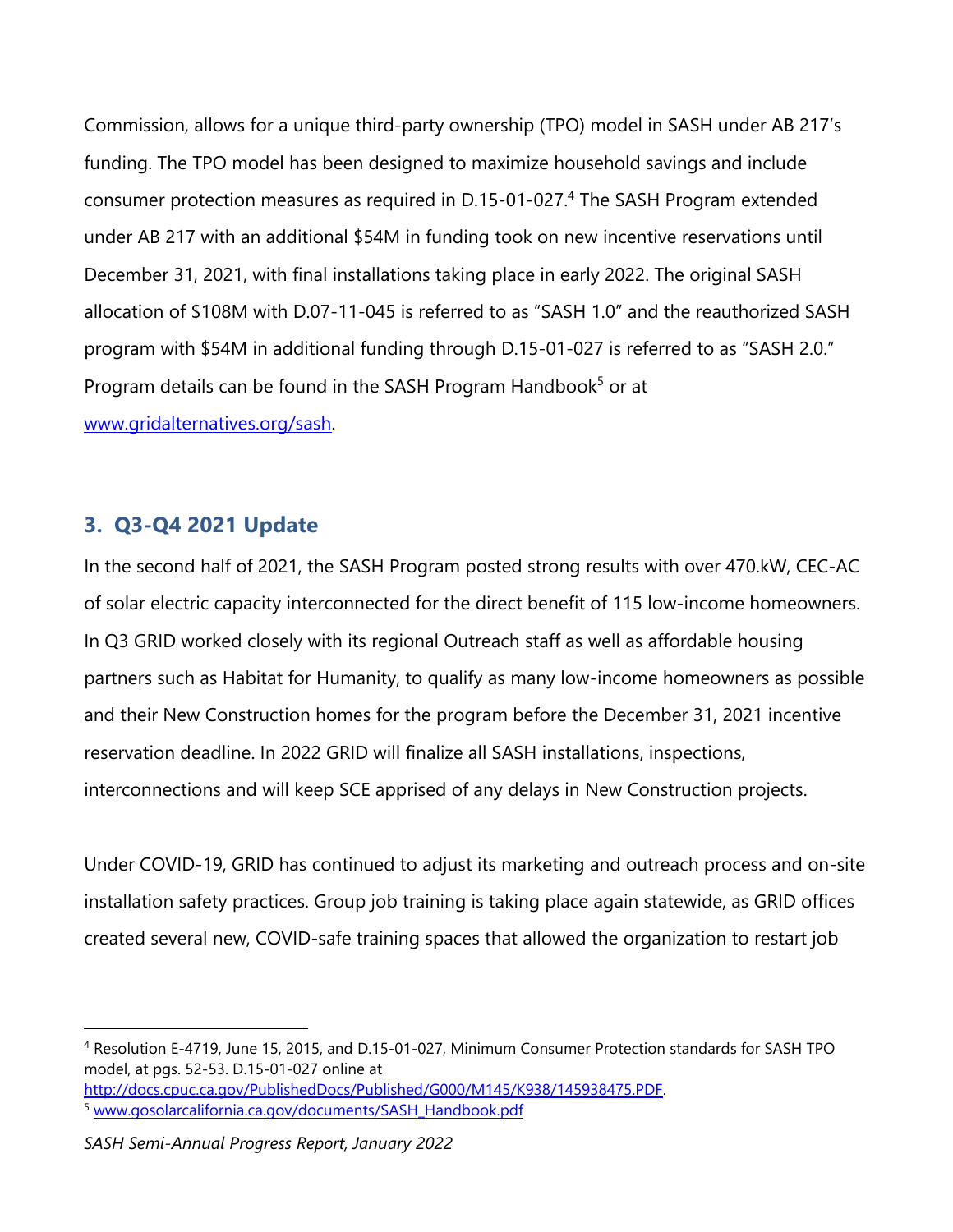training cohorts in the second half of 2021. GRID now also has a robust vaccine tracking process in place for staff and job trainees.

Milestones and Stats: SASH 2.0 Incentives in SCE territory were almost entirely reserved by the end of Q4 2021, ahead of the program's end of 2021 deadline for incentive reservations. At the end of Q4 2021, 4,574 PV projects have been installed and interconnected using the SASH 2.0 incentive budget, 153 projects are reserved and awaiting installation or interconnection, and all applications have been submitted and either approved or denied (see Table 4 later in this report). GRID continues implementing the SASH Program's Third-Party Ownership (TPO) model which provides additional funding for projects, a model that is structured to maximize homeowner benefit and champion consumer protection.<sup>6</sup> Of the SASH 2.0 projects installed to date, over 75% have utilized the TPO model, as illustrated in Chart 3 and [on CalDG](https://www.californiadgstats.ca.gov/charts/li) Stats. The SASH Program also provides direct economic benefits to participating families and adds value to the industry with green job training and consumer education. Each SASH project contains a workforce development component and provides opportunities for job trainees and volunteers to get hands-on experience installing solar systems.

<sup>6</sup> Resolution E-4829, March 2, 2017.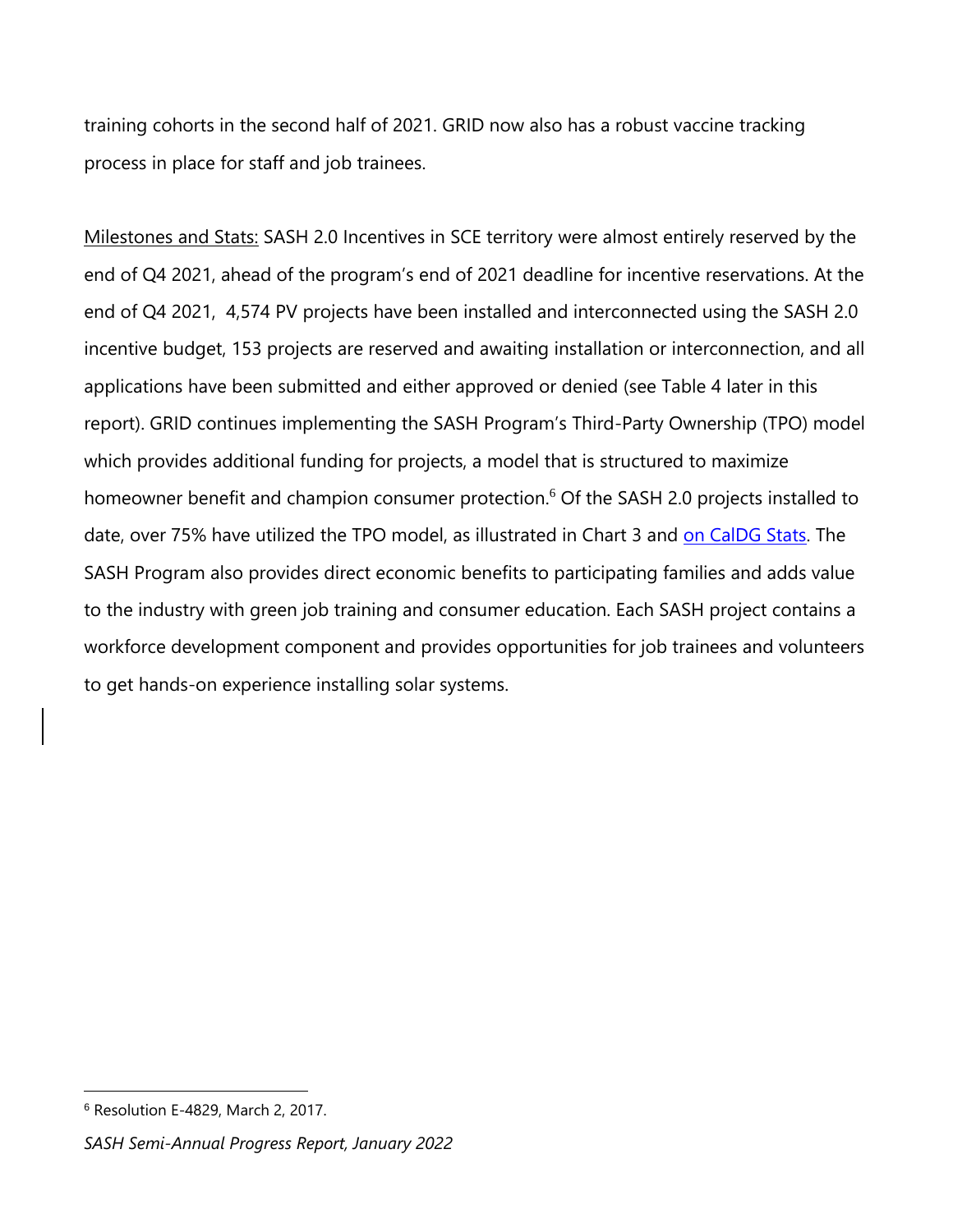# **4. Budget**

The original SASH Program budget from D.07-11-045 is \$108.34 million. D.15-01-027 extended the SASH Program with an additional \$54 million, bringing the total Program budget to \$162.34 million. SASH was funded by (PG&E), (SCE), and (SDG&E) according to these %s.

|                                                                | <b>PG&amp;E</b> | <b>SCE</b> | <b>SDG&amp;E</b> | Total    |
|----------------------------------------------------------------|-----------------|------------|------------------|----------|
| <b>Budget %</b>                                                | 43.7%           | 46%        | 10.3%            | 100%     |
| Budget (\$ in millions) in<br>D.07-11-045 (SASH 1.0)           | \$47.34         | \$49.8     | \$11.2           | \$108.34 |
| <b>Extended Budget (millions)</b><br>in D.15-01-027 (SASH 2.0) | \$23.59         | \$24.84    | \$5.57           | \$54.00  |
| <b>Total Budget (millions)</b><br>(Entire SASH Program)        | \$70.93         | \$74.64    | \$16.77          | \$162.34 |

#### **Table 1: Budget Allocations by Utility Territory**

The SASH Program budget is allocated between program functions, as detailed in Table 2.

#### **Table 2: Budget Allocations by Program Function**

|                   | <b>Budget, %</b> | <b>SASH 1.0</b><br>Budget, \$<br>D.07-11-045 | <b>SASH 2.0</b><br>Budget, \$<br>D.15-01-027 | <b>Expensed thru Q4 2021</b>                                     |
|-------------------|------------------|----------------------------------------------|----------------------------------------------|------------------------------------------------------------------|
| <b>Incentives</b> | 85%              | \$92,089,000                                 | \$45,900,000                                 | \$92,049,369 (SASH 1.0) <sup>7</sup><br>\$43,132,339, (SASH 2.0) |
| Admin             | 10%              | \$10,834,000                                 | \$5,400,000                                  | \$16,138,759                                                     |
| ME&O              | 4%               | \$4,333,600                                  | \$2,160,000                                  | \$6,493,585                                                      |
| Evaluation        | $1\%$            | \$1,083,400                                  | \$540,000                                    | Budget resides w/ CPUC                                           |
| <b>Total</b>      | 100%             | \$108,340,000                                | \$54,000,000                                 | \$157,814,052                                                    |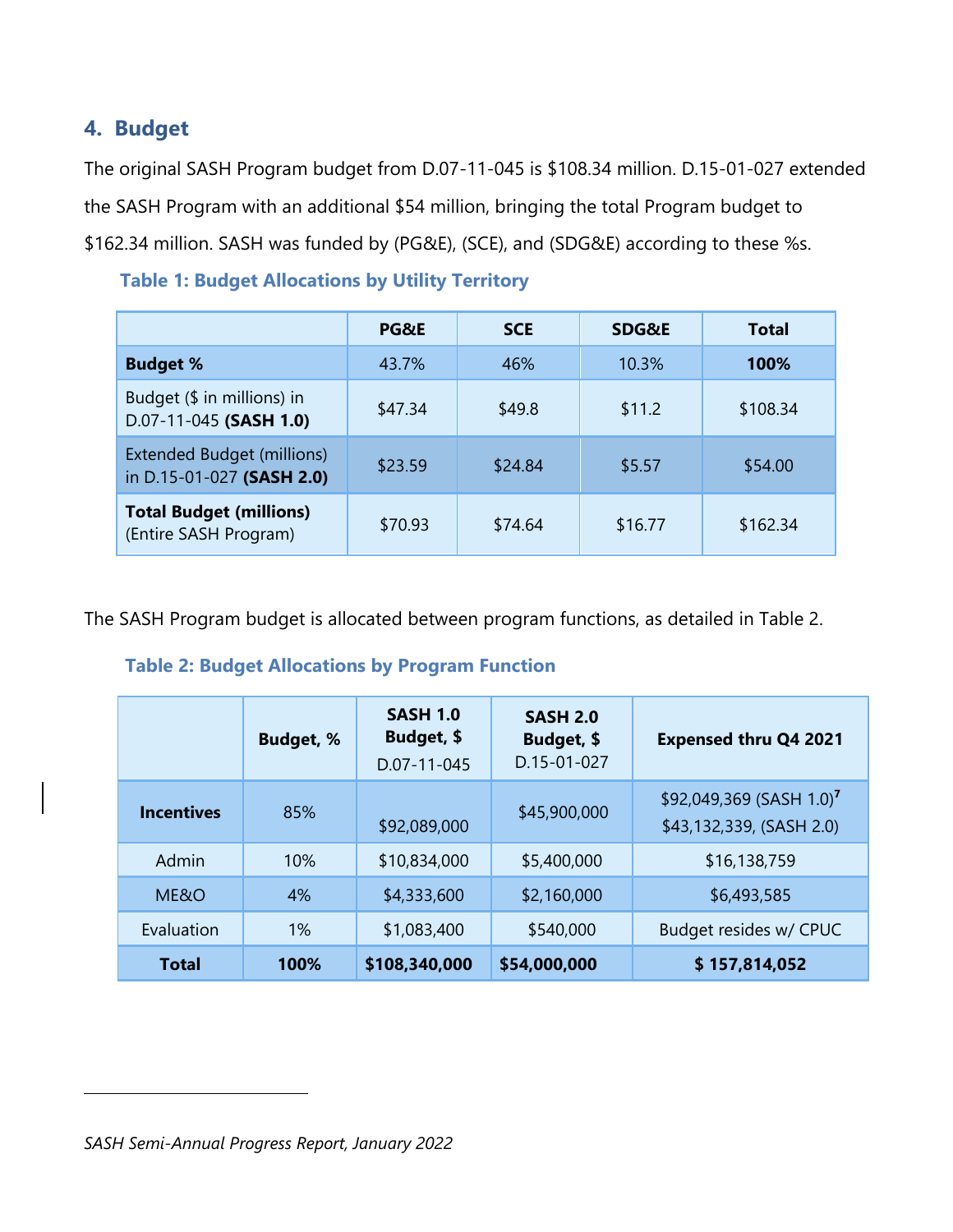# **5. Program Growth and Project Details**

Tables 3 and 4 below summarize the status of all SASH applications through Q4 2021.

|                                                |              |                | <b>Number of Applications</b> |                | <b>Total</b>          |                            |  |
|------------------------------------------------|--------------|----------------|-------------------------------|----------------|-----------------------|----------------------------|--|
| <b>Application Status</b>                      | PG&E         | <b>SCE</b>     | SDG&E                         | <b>Totals</b>  | Total kW,<br>(CEC-AC) | Incentives,<br>\$ millions |  |
| STEP 1:<br>Applications under review           | $\mathbf{0}$ | $\overline{0}$ | $\overline{0}$                | $\overline{0}$ | $0.0*$                | $$0.0*$                    |  |
| STEP 2: Confirmed<br>Applications/Reservations | 0            | 0              | $\overline{0}$                | $\overline{0}$ | 0.0                   | \$0.0                      |  |
| STEP 3: Completed/Installed                    | 2,293        | 2,412          | 559                           | 5,264          | 16,044                | \$92.05                    |  |
| <b>TOTAL</b>                                   | 2,293        | 2,412          | 559                           | 5,264          | 16,044                | \$92.05                    |  |

|  |  | Table 3: SASH 1.0 Applications by Status and Service Territory |  |
|--|--|----------------------------------------------------------------|--|
|--|--|----------------------------------------------------------------|--|

**Table 3:** Last updated in early 2016, due to the program's end date of December 31, 2015.

#### **Table 4: SASH 2.0** Applications by Status and Service Territory

|                                                |                |                  | <b>Number of Applications</b> | Total kW,      | <b>Total Incentives</b> |               |
|------------------------------------------------|----------------|------------------|-------------------------------|----------------|-------------------------|---------------|
| <b>Application Status</b>                      | PG&E           | SCE <sup>8</sup> | SDG&E                         | <b>Total</b>   | (CEC-AC)                | $$$ millions) |
| STEP 1: Applications under<br>review           | $\overline{0}$ | $\overline{0}$   | $\overline{0}$                | $\overline{0}$ | $\theta$                | \$0.00        |
| STEP 2: Confirmed<br>Applications/Reservations | $\overline{0}$ | 153              | $\overline{0}$                | 153            | 607.5                   | \$1.78        |
| STEP 3: Completed/Installed                    | 2,126          | 1,791            | 504                           | 4,421          | 14,702.8                | \$44.08       |
| <b>TOTAL</b>                                   | 2,126          | 1,944            | 504                           | 4,574          | 15,310.3                | \$45.87       |

**Table 4**: Data collected January 22, 2022. \*Step 1 system sizing (kW) and incentives (\$) were estimates based on an average system size of 3.5kW, CEC-AC and incentive level of \$3.00/W.

<sup>&</sup>lt;sup>8</sup> SCE projects with an "Application under review" are "New Construction" projects where a homeowner has not yet been identified, but where the affordable housing developer signed a contract with GRID Alternatives in 2021.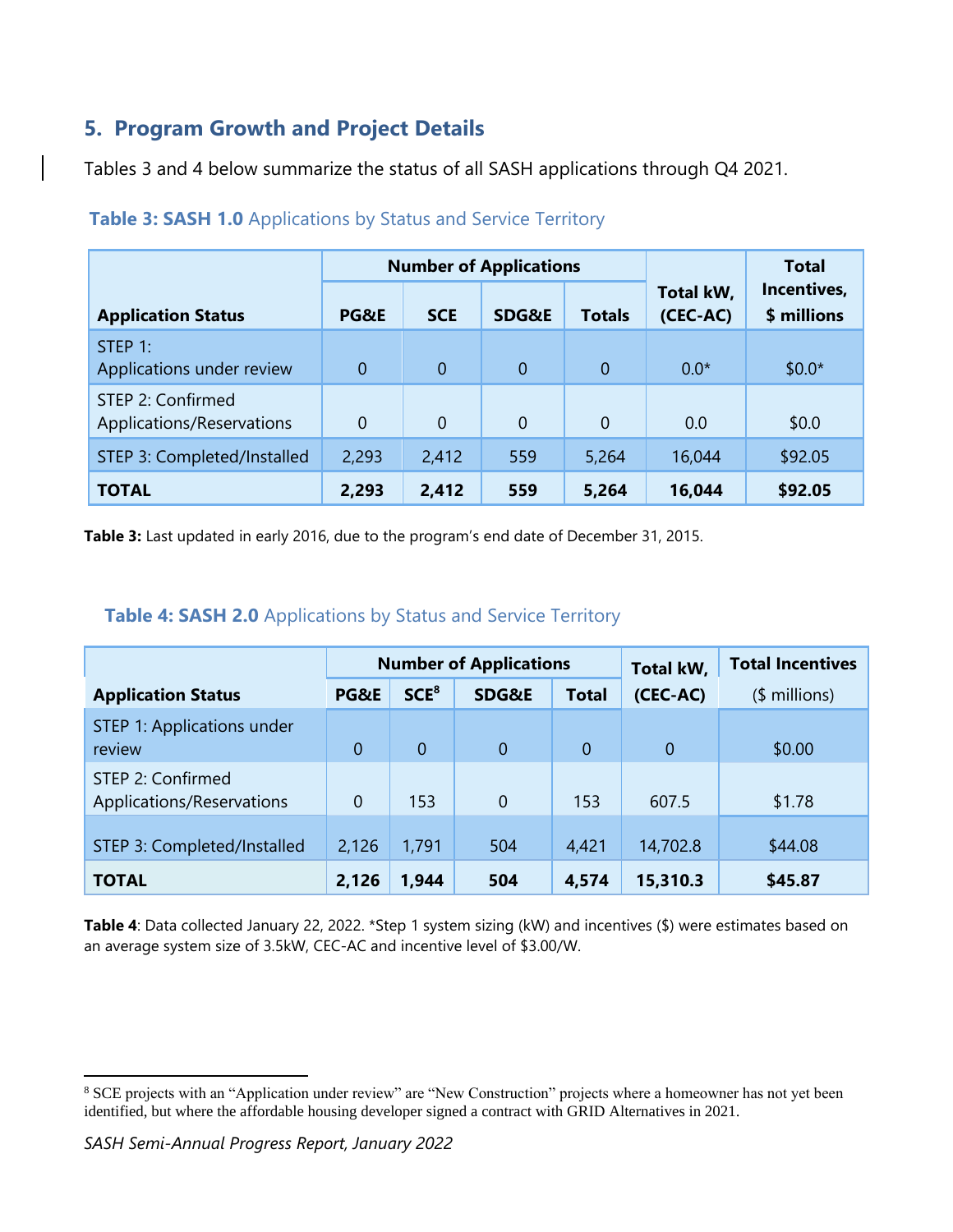Below, Chart 1 illustrates the progress of the SASH Program over the past decade. Over 9,600 projects have been installed and completed (i.e., interconnected to the electric utility) through Q4 2021. In 2020 and 2021, installations decreased as PG&E and SDG&E incentives became encumbered and as focus shifted to the DAC-SASH program.



**Chart 1: Completed Projects by Year**

Below, Chart 2 indicates that roughly half of installed SASH solar PV systems are 3kW CEC-AC or smaller, and the average installed project is 3.2kW CEC-AC.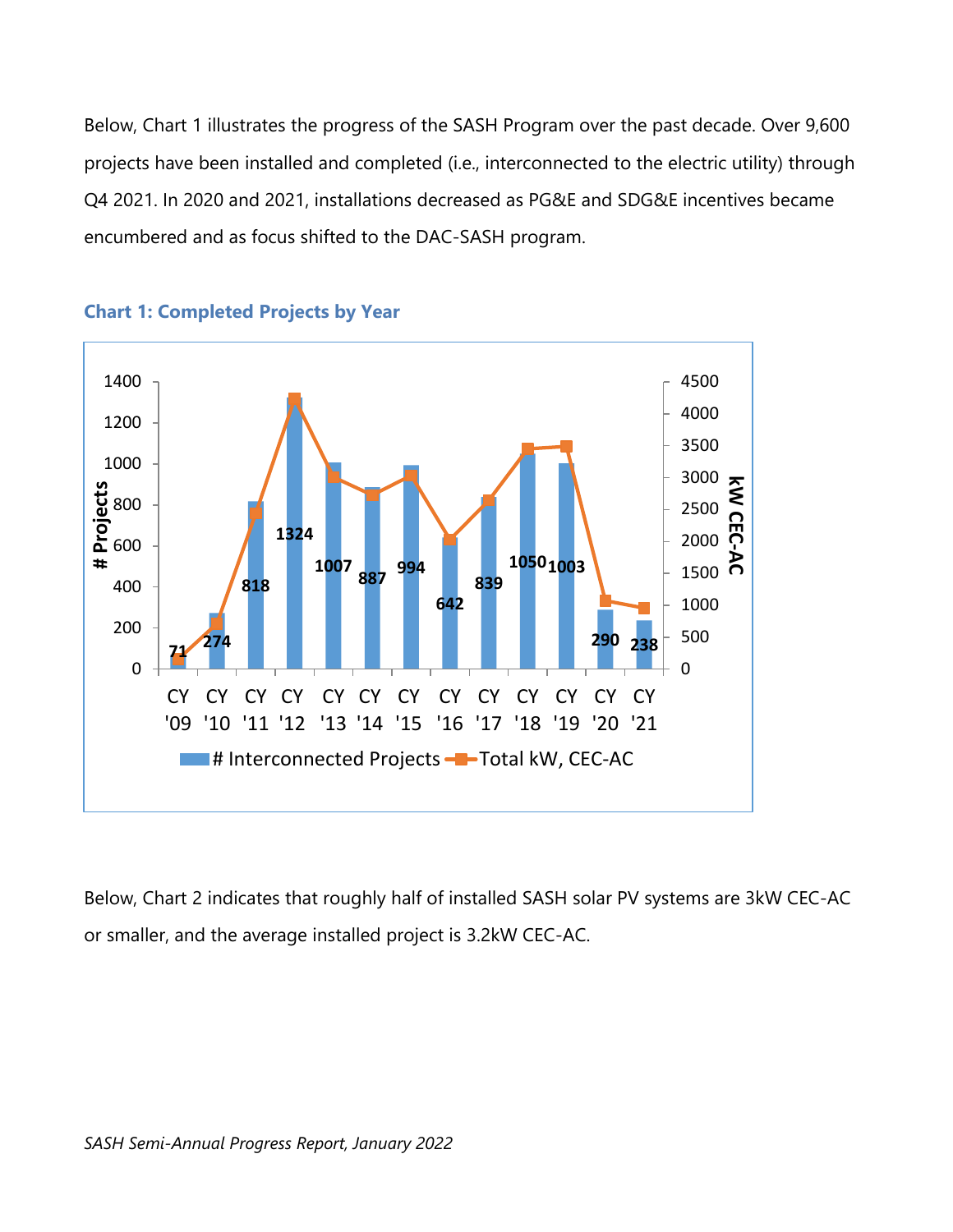

**Chart 2: Installations by System Size through 2021**

Where the system size is not constrained by roof space, system sizing is based on the client's annual usage (kWh) minus energy efficiency savings the client may realize by adopting basic energy efficiency measures. SASH systems are capped at 5kW.

## **6. Incentives and Project Financing**

The SASH Program was designed to be a comprehensive low-income program and serve homeowners in the most distressed and impoverished areas of California. Roughly 80% of SASH clients qualify for the California Alternate Rates for Energy (CARE) Program that offers reduced electric rates to income-qualified households. Because CARE uses 200% of the Federal Poverty Level as its income limit (whereas SASH uses 80% of Area Median Income or AMI), more SASH clients from lower cost-of-living counties qualify for CARE than those in higher cost-of-living counties. In all instances in recent years, GRID has aided in overcoming the gap financing obstacle for families by contributing the organization's own non-profit fundraising dollars and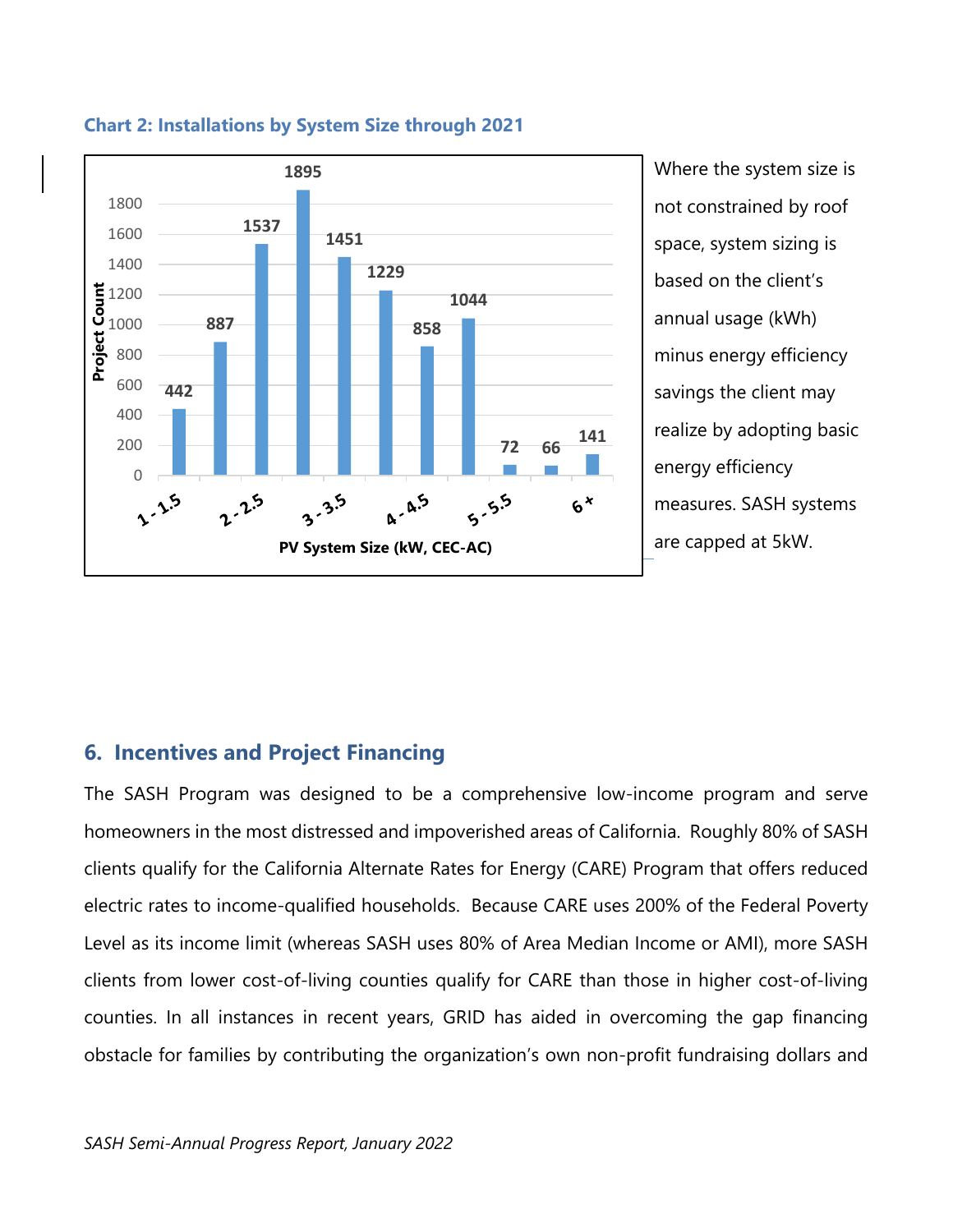additional resources toward covering the gap between the available incentive and true project costs .

GRID's contributions toward covering these financing gaps include general philanthropy, inkind equipment donations, proceeds from a third-party ownership model, and corporate sponsorships. GRID's long-standing partnerships with major equipment manufacturers including Enphase Energy, and SMA Solar – renewed for 2021 – continued to help cover many SASH clients' gap funding requirements. GRID will utilize philanthropic and in-kind contributions to augment gap financing efforts for the remainder of the SASH Program. Given tight economic conditions in many low-income communities, gap financing remains an obstacle for low-income families to participate in the SASH Program.

Through its families-first TPO model, GRID is able to leverage the federal Investment Tax Credit (ITC) to help finance SASH 2.0 projects, while providing additional benefits to participating families, including a performance guarantee, system monitoring, and 25-year warranty coverage. In 2017 GRID began partnering with Sunrun to further expand its third-party ownership (TPO) model for SASH 2.0 as approved by the Commission in Resolution E-4829. GRID's TPO partnership with Spruce Finance is ongoing, though all 2020 TPO installations and future systems are planned to be financed with partner company Sunrun. As demonstrated in Chart 3, of the 4,360 SASH 2.0 projects completed, over 80% of the kW (CEC-AC) capacity installed utilized the TPO funding model as well.<sup>9</sup>

<sup>&</sup>lt;sup>9</sup> SASH 2.0 projects that do not utilize the TPO model are typically those located on tribal lands, or that are less than 2kW and thus do not qualify.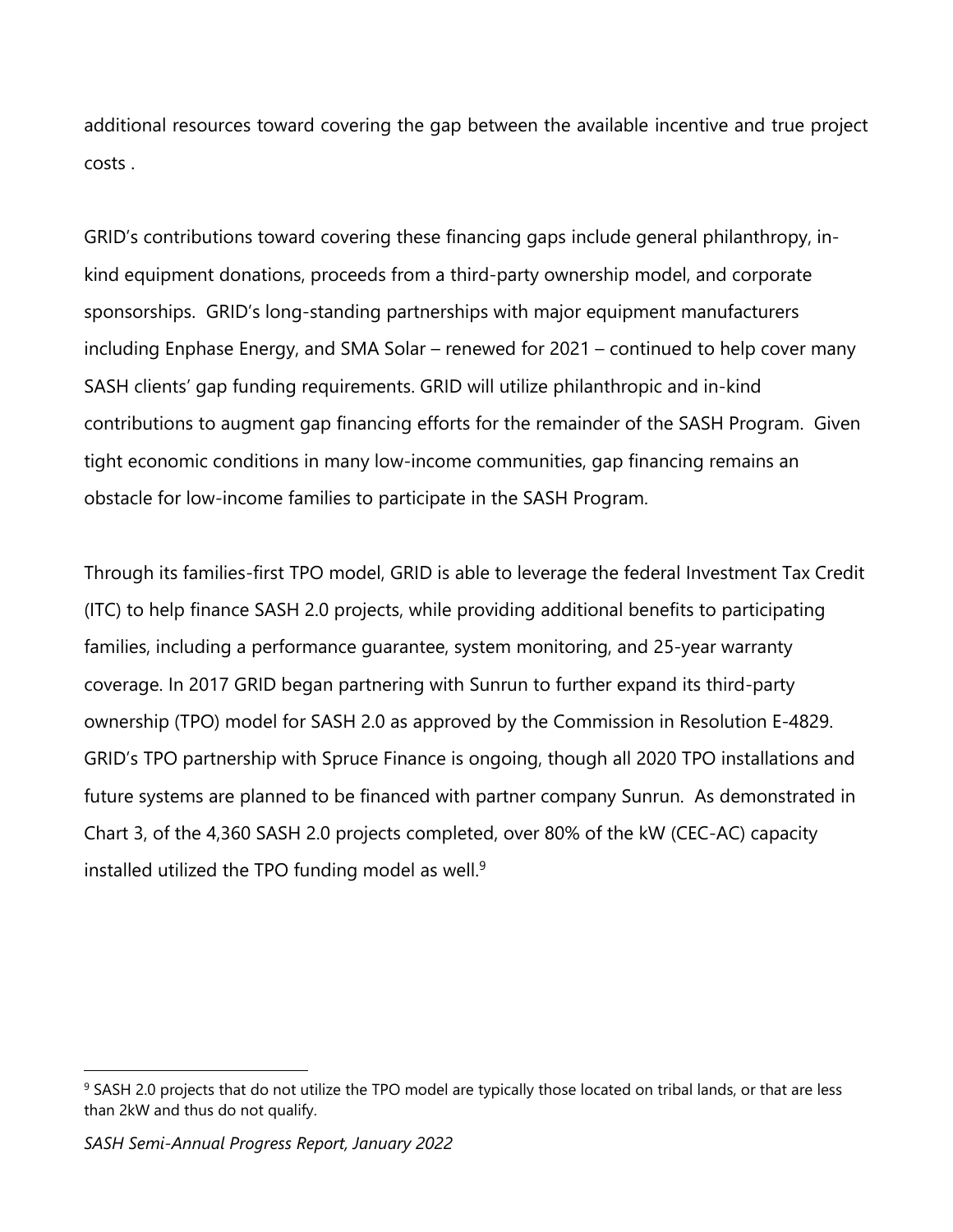



## **7. Marketing and Outreach**

GRID Alternatives currently has eight California regional offices, located in Oakland (PG&E), Willits (PG&E), Los Angeles (SCE), San Diego (SDG&E), Fresno (SCE/PG&E), Riverside (SCE), Chico (PG&E), and Sacramento (PG&E). The map below shows the location of all completed SASH applications through Q4 2021, illustrating that GRID has qualified SASH applicants over a wide geographic area throughout the utility territories.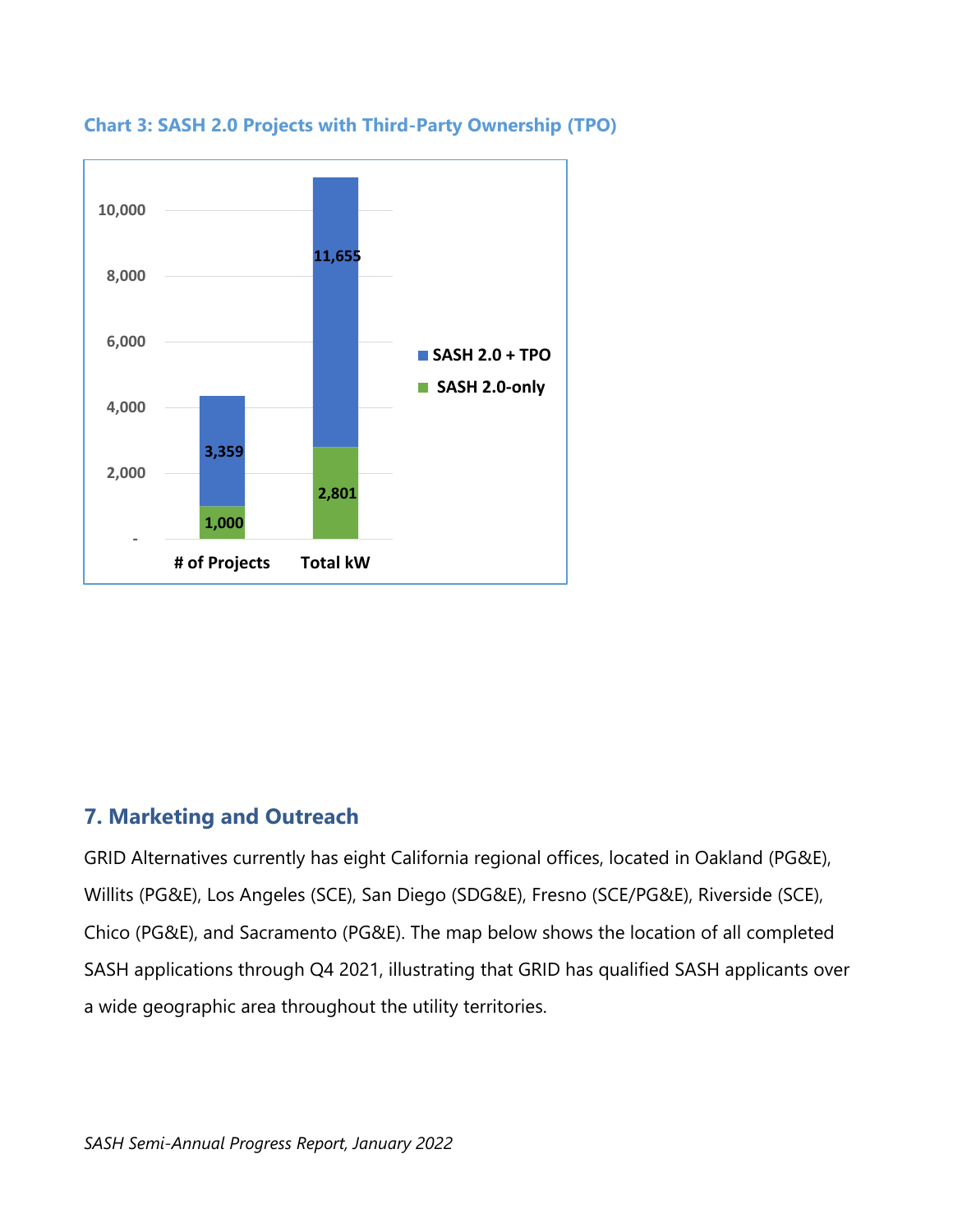

**Map 1: SASH projects by California county<sup>10</sup>**

Chart 4 below shows that GRID processed and approved almost 250 applications from eligible SASH clients in the second half of 2021, bringing the total number of approved SASH applications to over 11,000.

<sup>&</sup>lt;sup>10</sup> Could not be updated for the January 2022 version of this report, thus it captures projects through Q2 2021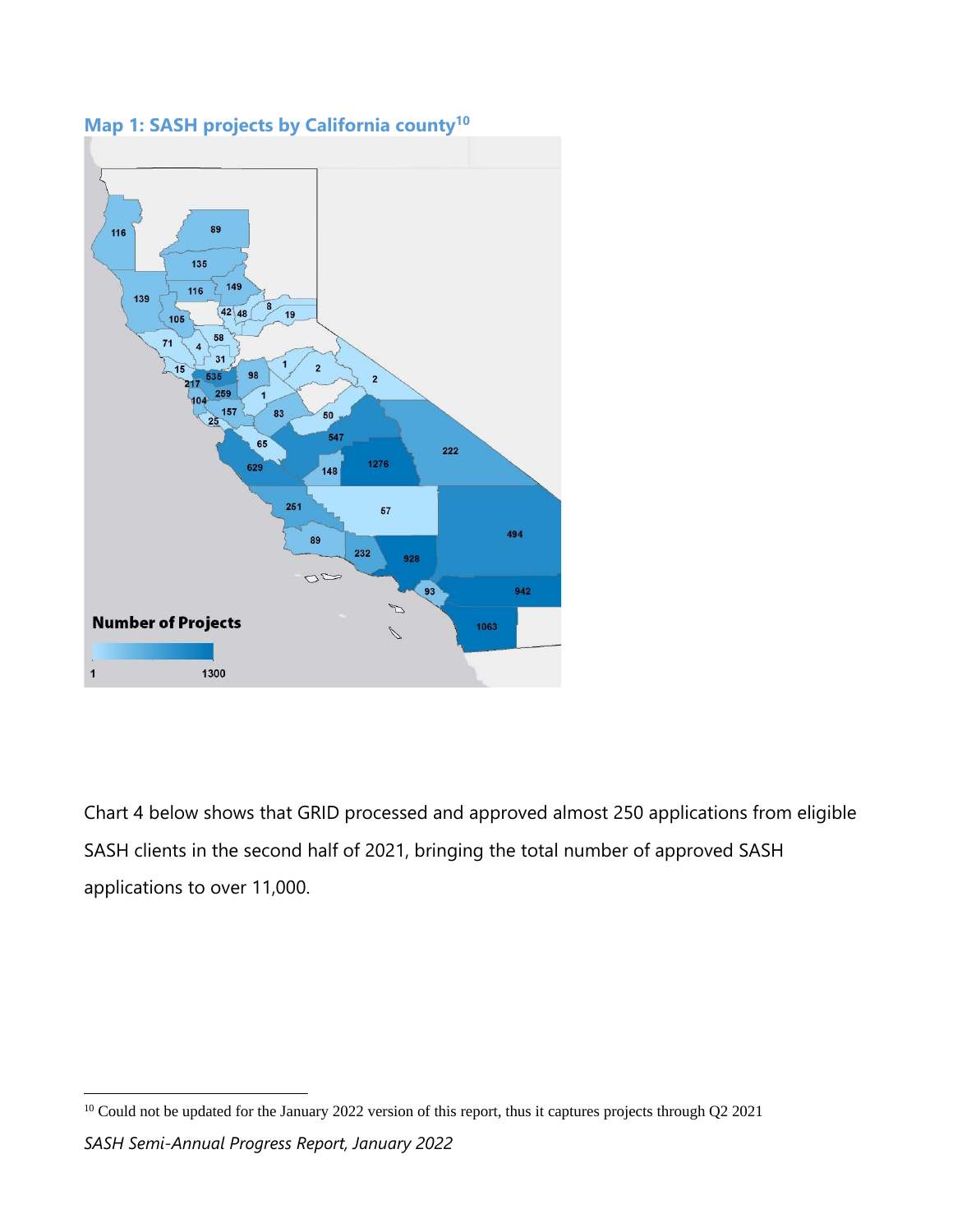

 **Chart 4: Applications Approved by Year**

GRID Alternatives' staff continued to utilize many of the marketing and outreach methods proven to be effective for recruiting SASH clients and building brand recognition since the inception of the Program. These activities include leveraging partnerships with organizations trusted by low-income homeowners, offering consumer education sessions, and increasing community exposure to SASH through media, marketing collateral and some events. Over time GRID found that co-marketing with a city, county, or utility to compile a co-branded mailer sent directly to target populations was an effective method to create interest.

GRID also leveraged its existing relationships with key community partners to spearhead outreach efforts in low-income communities. GRID encouraged adopters of the SASH Program to discuss their experiences with neighbors and acquaintances and encourage them to contact GRID. Often a former SASH client would invite neighbors to their own home to help promote the SASH Program in their neighborhood. Involving neighbors, volunteers, and civic supporters at installations also helps to build the SASH brand recognition on-the-ground and for a wide audience of stakeholders.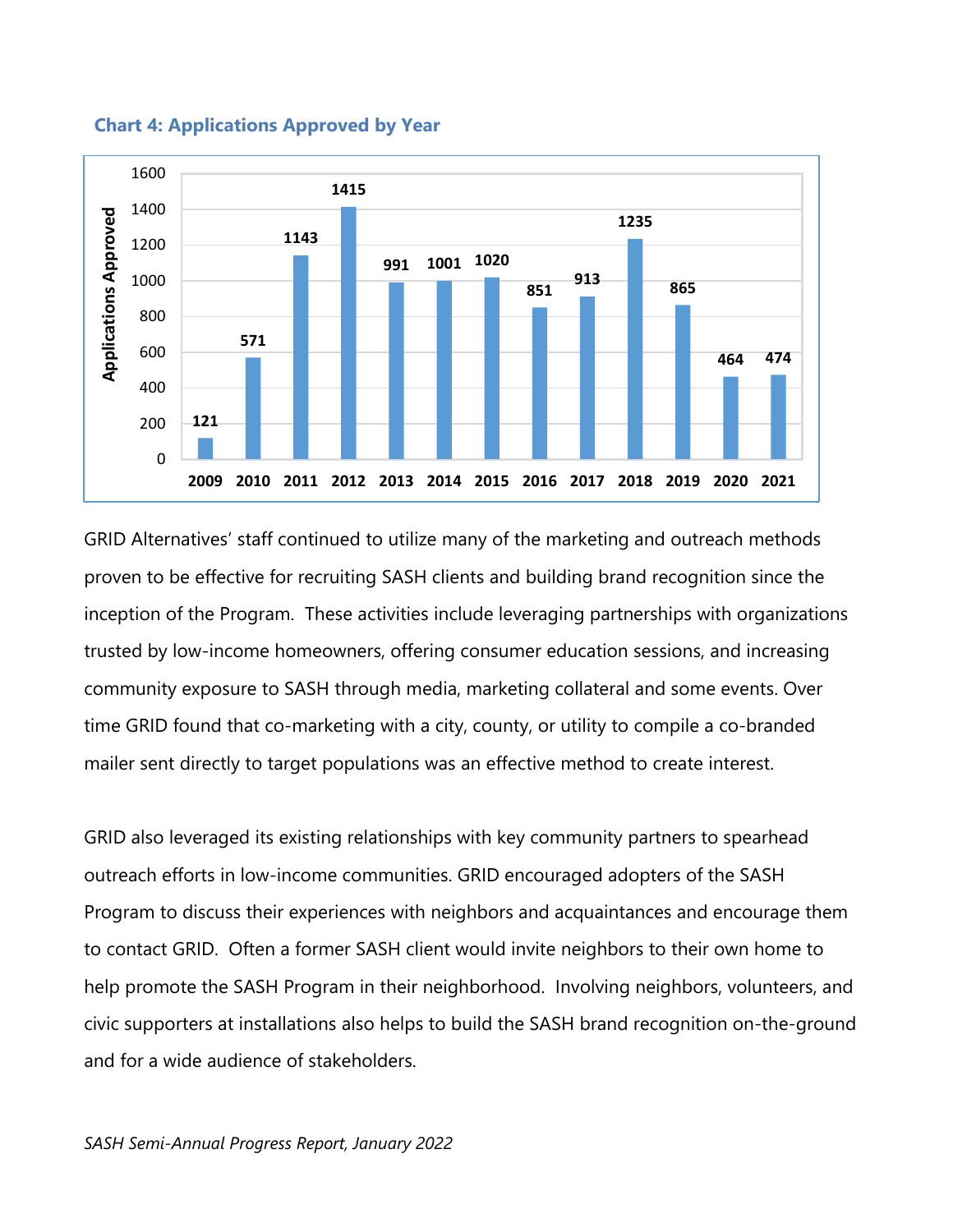## **8. Volunteer and Workforce Development**

GRID Alternatives' unique volunteer-based installation model and organization-wide focus on green jobs training has made every SASH project a workforce development opportunity for a broad range of professional interests. GRID Alternatives has created 86,278 installation workday positions for volunteers in California since the inception of the program. Over 19,700 of these positions have been filled by groups of students from California job training programs, with 225 in the past year (fewer than is typical due to the ongoing impacts of COVID-19). These volunteer and job training opportunities help strengthen California's solar industry by providing consumer education and a means for individuals from diverse backgrounds to learn about PV-solar design and installation through hands-on experience.

GRID ensures that the volunteers on SASH projects are trained in safety and installation techniques and understand the basic fundamentals of the SASH Program and the benefits of PV-solar by requiring all volunteers to attend a volunteer orientation. GRID Alternatives has trained over 45,100 community volunteers in these pre-installation orientations and the majority have gone on to participate in a SASH installation; Over 880 were trained in 2021. Volunteers and job trainees formed the backbone of GRID's installation model before the pandemic began. Finally, GRID has incorporated "green job" training and workforce development initiatives into the SASH Program. This includes the following initiatives:

• **Hands-on solar installation experience for low-income job training programs.** GRID Alternatives presently partners with over  $20^{11}$  active job training organizations (JTOs) and has worked with roughly 80 California job JTOs all-time to incorporate its volunteer-based installation projects into their construction training curricula. GRID has dedicated approximately 20% of its in-house installations to these trainees to gain hands-on

<sup>&</sup>lt;sup>11</sup> Job Training Organizations (JTOs) included are those that are considered active JTO partners that GRID has worked directly on SASH installations in the past 2 years.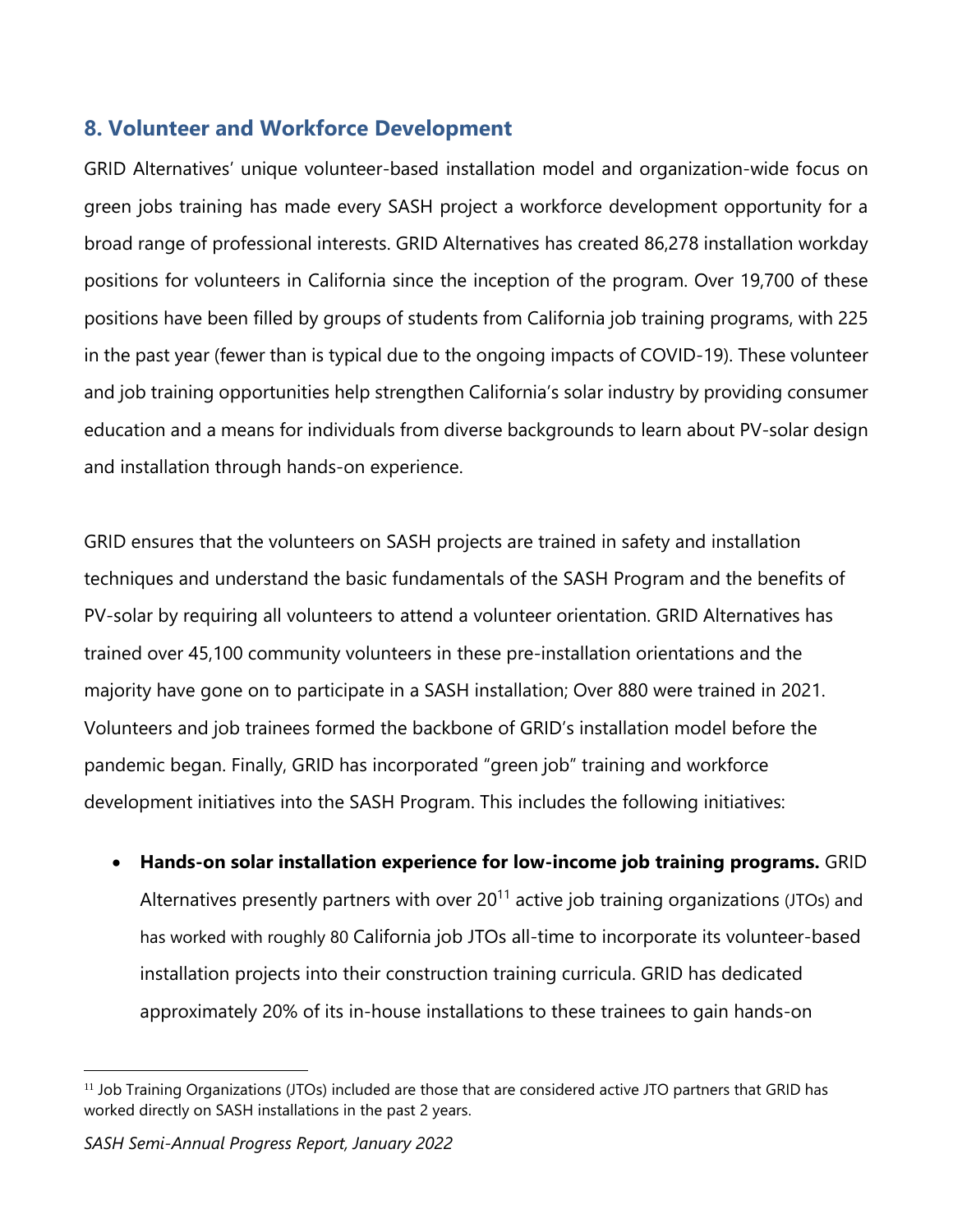experience with solar installations. This is a double benefit to the low-income community, since many job trainees come from the same neighborhoods that the program aims to serve.

- **The Installation Basics Training (IBT) program awards trainees with certificates for industry-relevant skills learned under the supervision of GRID's professional solar installation staff.** GRID's Installation Basics Training (IBT) program provides job trainees' valuable hands-on training, support for development of a specific skillset solicited by employers, and access to potential employment opportunities. IBT trainees earn ceritificates by demonstrating their competency on specific skills while working on installations. GRID offers 10 Skills Cerfiticates that cover a variety of array and electrical skills. To earn all 10 Skills Certificates, IBTs typically need to dedicate 130-300 hours in the field (8-20 complete installations). Employment opportunities for IBT trainees include on-site networking opportunities with corporate sponsors, referrals to companies hiring for installation positions in the solar industry, and access to GRID's Resume Bank, which connects job seekers and employers.
- **Team Leader and hands-on opportunities for job trainees.** In addition to reserving installations for job training partnerships, GRID gives individual job trainees priority to participate on other installations. Job trainees can also participate in GRID's "Team Leader Program" that provides leadership roles on its volunteer installations. Almost 800 volunteers have been trained as Team Leaders, giving job trainees the opportunity to get more critical, hands-on PV-installation experience.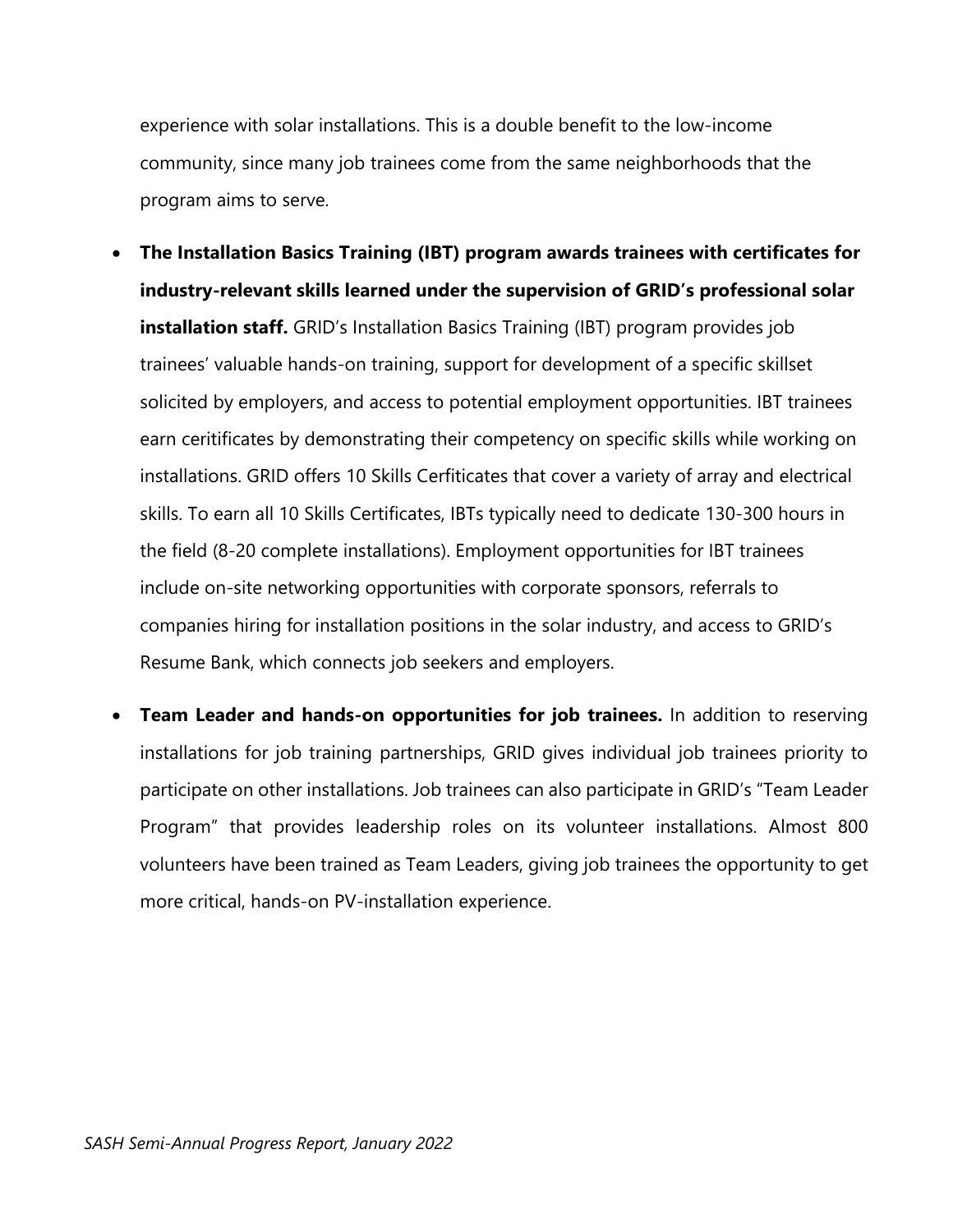#### • **Team Leaders may apply their experience toward NABCEP certification.**

The North American Board of Certified Energy Practitioners (NABCEP) is widely recognized as the leading certification for solar energy professionals. An individual pursuing NABCEP's PV solar installer certification must meet the Board's minimum requirement of leading five PV solar installations in order to



sit for the certifying exam. One of the auxiliary benefits for GRID Team Leaders is that their experience working directly under professional installers while leading other volunteers can be applied toward meeting this NABCEP requirement for certification.

- **Paid work and job placement for training graduates.** Students or graduates of JTOs may receive short-term paid work and/or long-term job placement in the solar PV industry through the SASH *Sub-Contractor Partnership Program (SPP).* Trainees from over 50 different CA job training programs have worked alongside experienced installers from 54 for-profit companies to install SASH systems. These opportunities provide the job trainees and the contractors with extended, paid "field interviews" where the trainees can be evaluated for long-term installer positions within the company. Since the inception of the SPP, over 2,400 paid job opportunities have come to fruition for 269 unique California trainees through SPP installations. Although the minimum requirement is to hire one job trainee per SPP installation, over 15% of SPP installations have employed two or three job trainees on SASH projects.
- **General volunteer opportunities.** Over 45,100 individual volunteers have completed GRID's volunteer/solar orientation since the commencement of the SASH Program The orientation program allows GRID to promote solar energy and educates volunteers on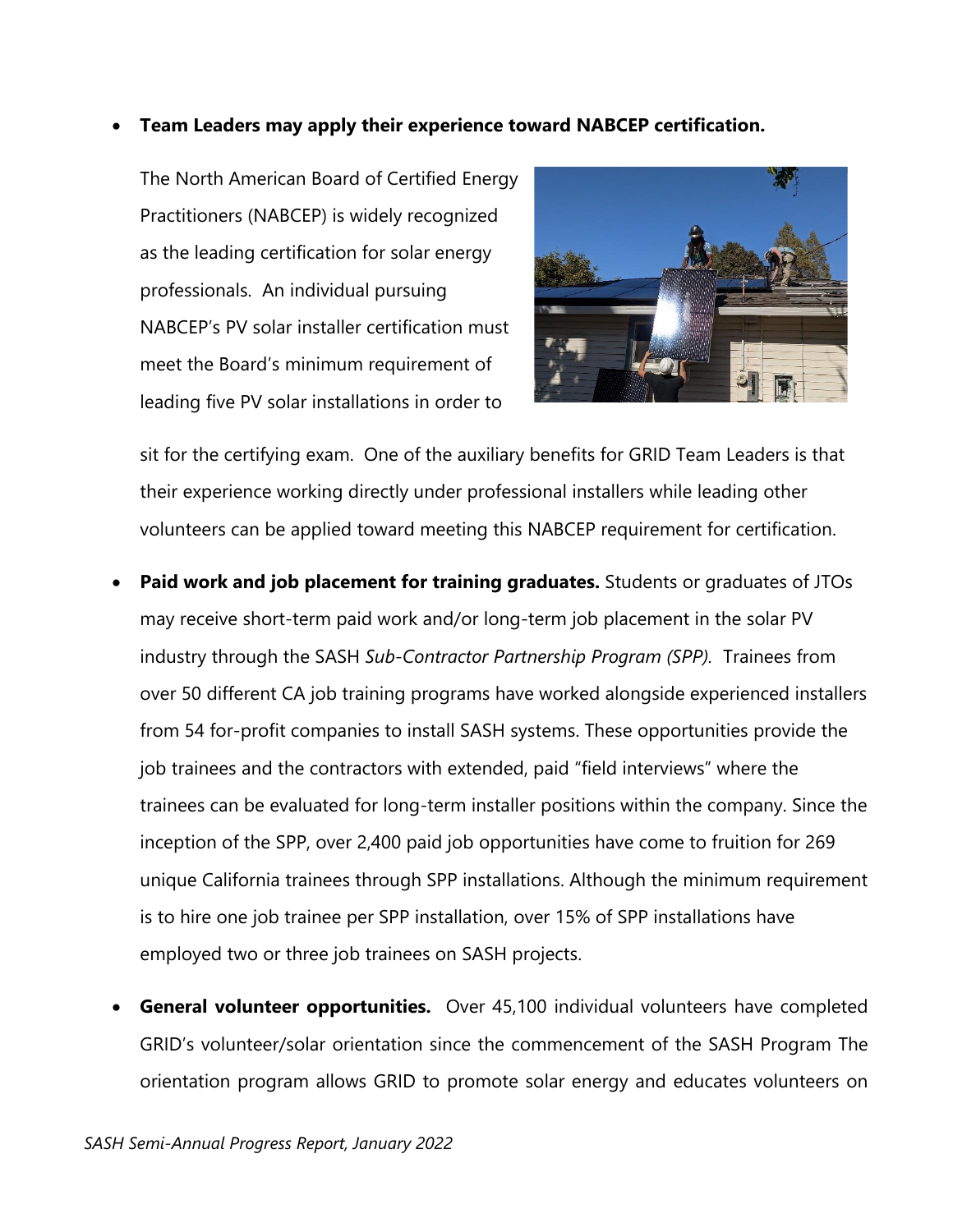solar technologies, the importance of energy efficiency. Individuals who complete the volunteer/solar orientation leave not only with eligibility to work on SASH installations, but also with heightened knowledge about the solar industry.

Though GRID has incorporated job training into every SASH project since the program's inception. With the addition of SASH 2.0 requirements under D. 15-01-027, GRID is reporting on specific types of attendees, ensuring that each volunteer-based installation includes either one Solar Corp, one Team Leader, or three students from a job training organization.<sup>12</sup> This enhanced the job training opportunities created by the SASH program.

In June 2020, GRID submitted Advice Letter 15 to propose two modifications to the program's job training requirements. The AL was approved on July 10, 2020 and created a waiver process for SASH job training requirements, to be used on a limited basis for up to 10% of projects for 12 months due to COVID-19 social distancing requirements. Just eleven SASH waivers were needed total.

The above Advice Letter also permanently aligned job training requirements between the SASH and DAC-SASH programs, with two new types of job training categories that are now allowed for SASH as well, listed below:

- Three (3) or more participants in Installation Basics Training (IBT); or
- One (1) Design and Construction Intern

<sup>12</sup> D.15-01-027, requirements for volunteer-based installations on pg. 21. Requirements for SPP installations include an affidavit signed by subcontractor and job trainee, and specific reporting requirements, on pg. 23.